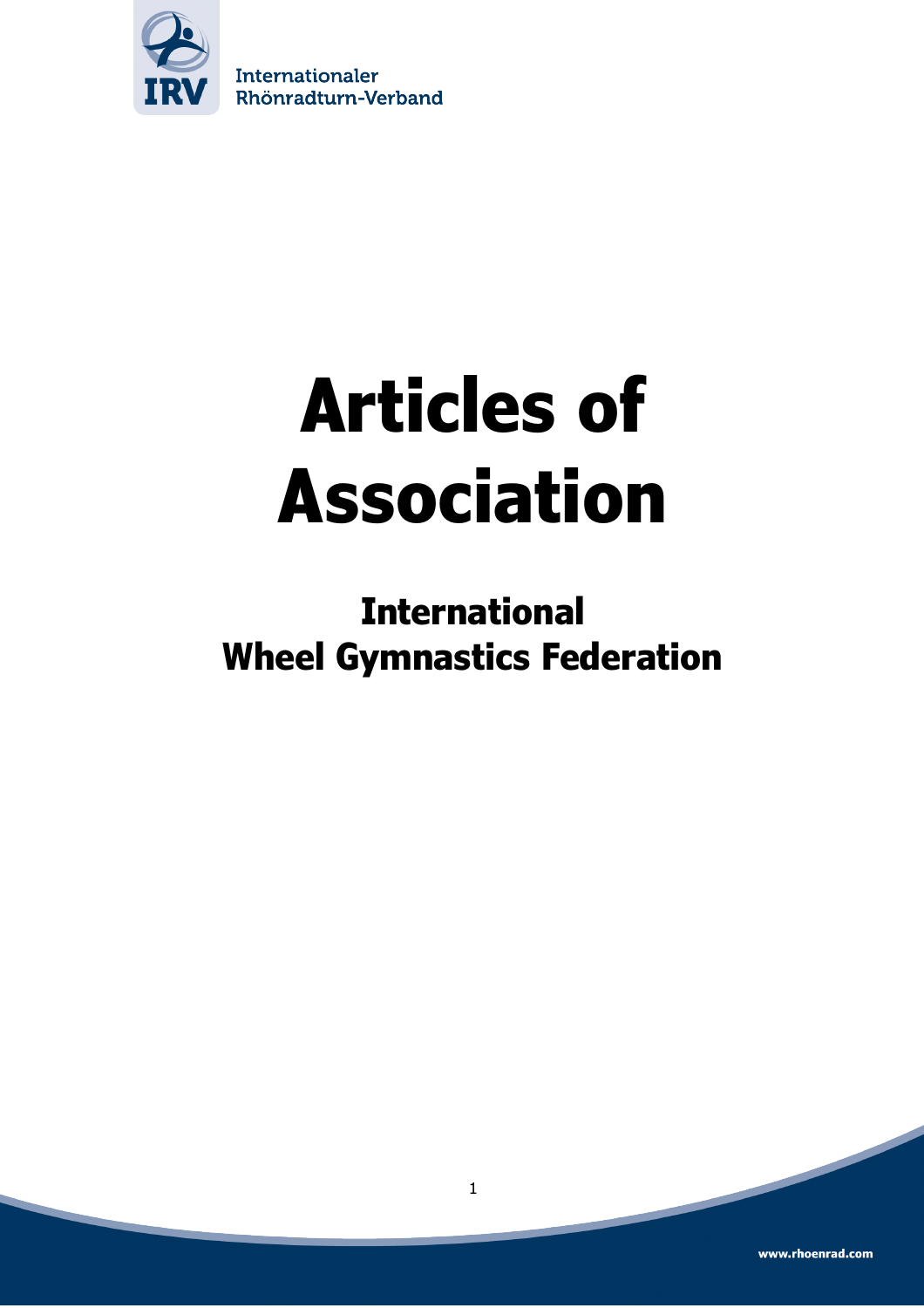

## **1 Name, Location and Purpose**

## **1.1 Name**

The name "International Wheel Gymnastics Federation", referred to hereafter as "IRV", is a politically, financially and religiously independent association according to Art. 60 ff. of the Swiss Civil Code.

## **1.2 Location**

The IRV is located at the administrative headquarters of SATUS Switzerland.

## **1.3 Purpose**

- The purpose of the IRV is to spread information about and promote wheel gymnastics. It co-ordinates measures in order to achieve this purpose.
- <sup>2.</sup> The IRV plans and organises an extensive programme of events.<br><sup>3.</sup> The IBV Compatition Bogulations and International Code of Beint
- The IRV Competition Regulations and International Code of Points provide the foundation for its programme of international events.
- 4. The IRV is an exclusively non-profit organisation.
- The IRV supports a respectful and fair attitude to sport in accordance with the Charter for Ethics in Sport (see Appendix).

## **2 Membership**

- <sup>1.</sup> Members of the IRV are national federations. In countries where there is no national federation, it is possible to accept the membership of a club.
- <sup>2.</sup> Only one membership licence will be granted per country.
- The various types of membership are defined in the Membership Regulations

### **2.1 Admission, withdrawal and termination**

- 1. Membership applications are to be presented in writing to the IRV Presidency. The General Assembly decides on membership applications.
- $2.$  A member federation/club may withdraw from the IRV at the end of a calendar year. Notice must be given in writing and sent by registered post to be received by the IRV not later than 30 June in the year after which membership is to cease. Membership fees for the current year must be paid.
- $3.$  A different rule applies to entry level members and is defined separately in the Membership Regulations.
- <sup>4.</sup> Member federations/clubs may be excluded from the IRV by the IRV Presidency if they act against the Articles of Association, IRV regulations, decisions made by the administrative organs of the IRV or contractual agreements entered into by the IRV. Membership fees for the current year must be paid. The excluded member must be permitted to explain the situation before the exclusion is enforced. An appeal against the exclusion may be submitted to the next General Assembly.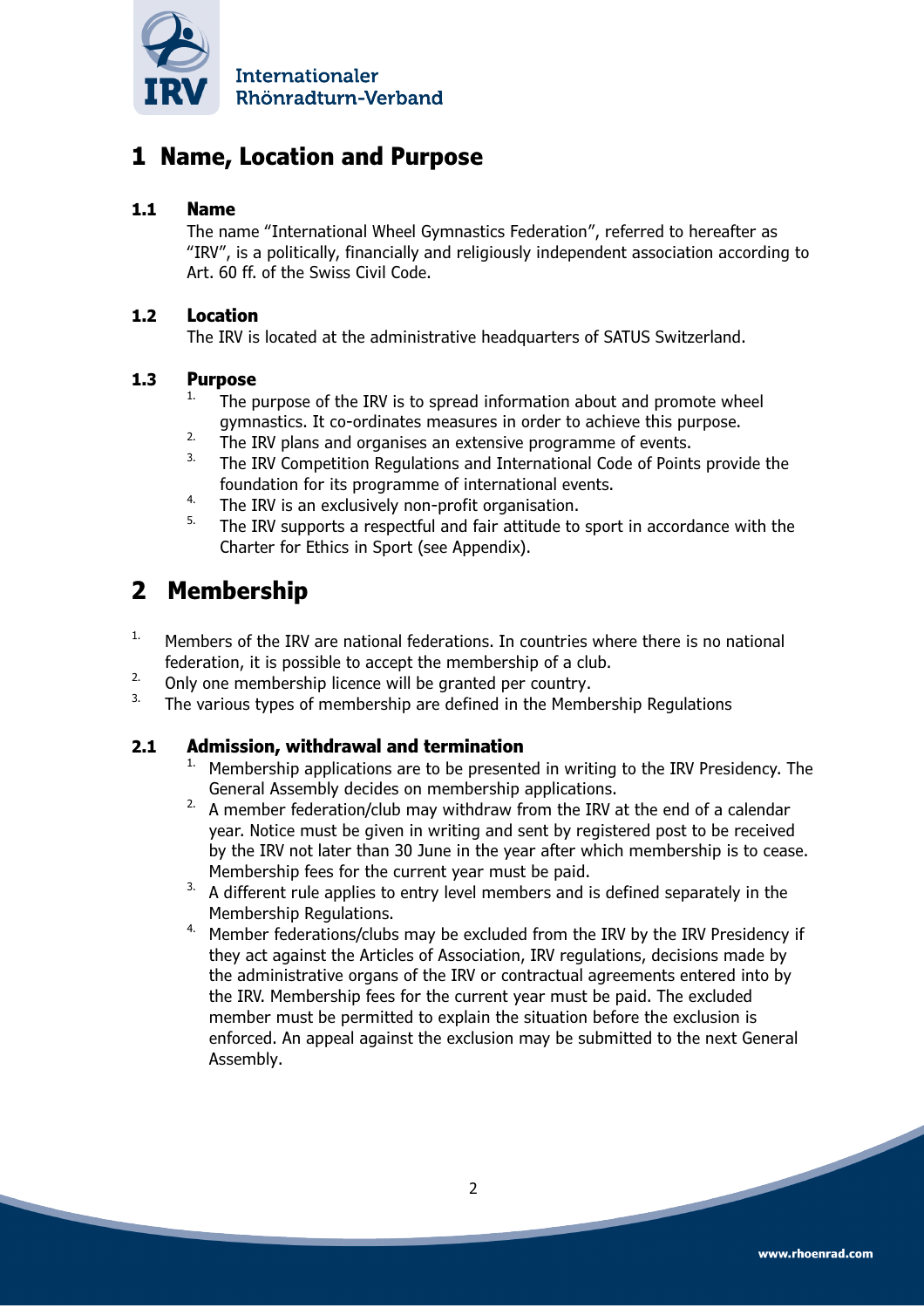

## **2.2 Honorary members**

The IRV can nominate individuals who have made an exceptional contribution to international wheel gymnastics as honorary members of the IRV. The General Assembly decides whether to accept such a nomination. Honorary members have the right to take on an advisory role at the IRV General Assembly.

## **3 Rights and Obligations of Member Federations/Clubs**

### **3.1 Rights**

Member federations/clubs have the following rights:

- <sup>1</sup> to seek advice from the IRV in all matters relating to wheel gymnastics
- <sup>2.</sup> to take part in all events and competitions organised by the IRV  $\frac{3}{2}$  to apply to best World Championships. Team World Cups and other
- to apply to host World Championships, Team World Cups and other IRV events
- $4.4$  to take part in coaching and judging courses organised by the IRV

#### **3.2 Obligations**

Member federations/clubs have the following obligations:

- <sup>1.</sup> to co-operate actively towards the fulfilment of IRV tasks
- 2. to adhere to the IRV Articles of Association, its regulations, decisions made by the administrative organs of the IRV and contractual agreements entered into by the IRV
- $3.$  to comply with the conditions of the IRV within specified deadlines
- to pay the membership fees and special contributions on time

## **4 Finances**

In order to fulfil the tasks of the IRV, membership fees and special contributions are required. The General Assembly decides on the level of these fees and contributions. They are included in the Membership Regulation.

The IRV also receives funds from the sale of marketing rights, licence fees, competition fees from international championships, sponsors and partners, etc.

## **5 Organisation**

### **5.1 Administrative organs**

The administrative organs of the IRV are:

- $\sum_{b}^{a}$  the General Assembly
- $\overrightarrow{b}$  the IRV Administration
- the IRV auditors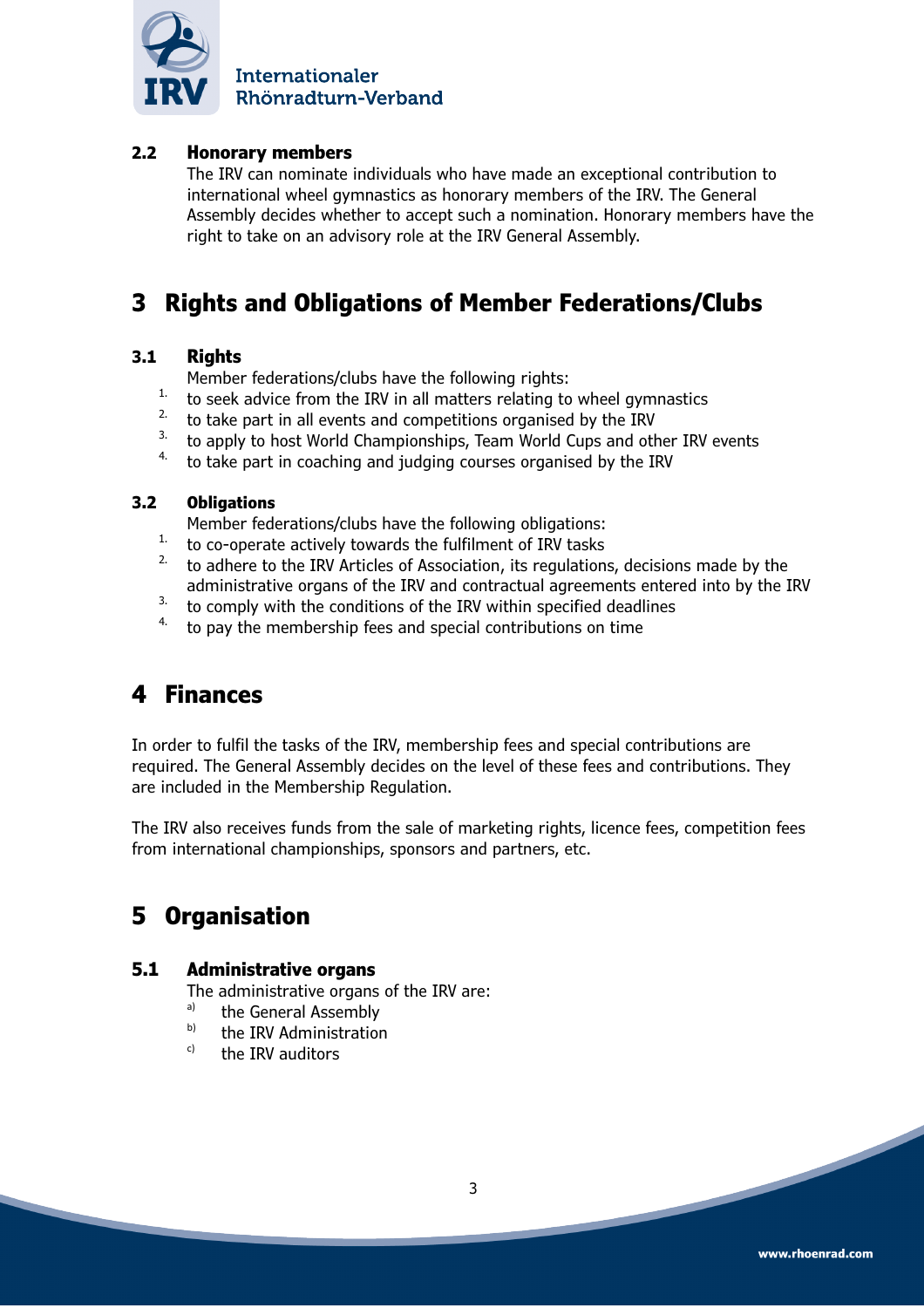

## **5.2 Length of service**

- The length of service for members of the Presidency elected at the General Assembly is four years. Re-election is possible. If a member leaves during his/her period of service, the function is filled by way of a new election at the next General Assembly.
- $b)$  The length of service for the two auditors is four years. Re-election is only possible in exceptional circumstances. The election of auditors is implemented such that they overlap one another. This allows for a transfer of experience and information.

## **6 General Assembly**

### **6.1 Composition**

The General Assembly consists of delegates from the member federations/clubs.

The members of the IRV Presidency and Technical Commission, the auditors and the honorary members of the IRV take part in the General Assembly, but do not have the right to vote.

#### **6.2 Notice**

Notice of a General Assembly is given by the IRV administration. It takes place every two years, usually in even years. The IRV administration gives notice of the location and time of the meeting at least twelve weeks in advance. The agenda is sent in writing to the member federations/clubs at least four weeks in advance. If possible, the General Assembly takes place at the same location as the World Championships.

The delegates must be members of the national federation/club they represent.

An Extraordinary General Assembly may be called at any time by the IRV administration or on the basis of a written request from at least one third of the member federations/clubs. The request must be explained in writing.

Notice of an Extraordinary General Assembly must be given at least 30 days in advance.

Only member federations/clubs that have fulfilled their financial obligations have the right to vote at a General Assembly.

#### **6.3 Tasks**

The General Assembly is the highest organ of the IRV and is responsible for determining the strategy of the federation.

The General Assembly has the following powers:<br>  $\frac{1}{2}$ 

- $\frac{1}{2}$  to approve the agenda
- <sup>2.</sup> to approve the minutes of the previous General Assembly  $\frac{3}{2}$
- to approve amendments to the Articles of Association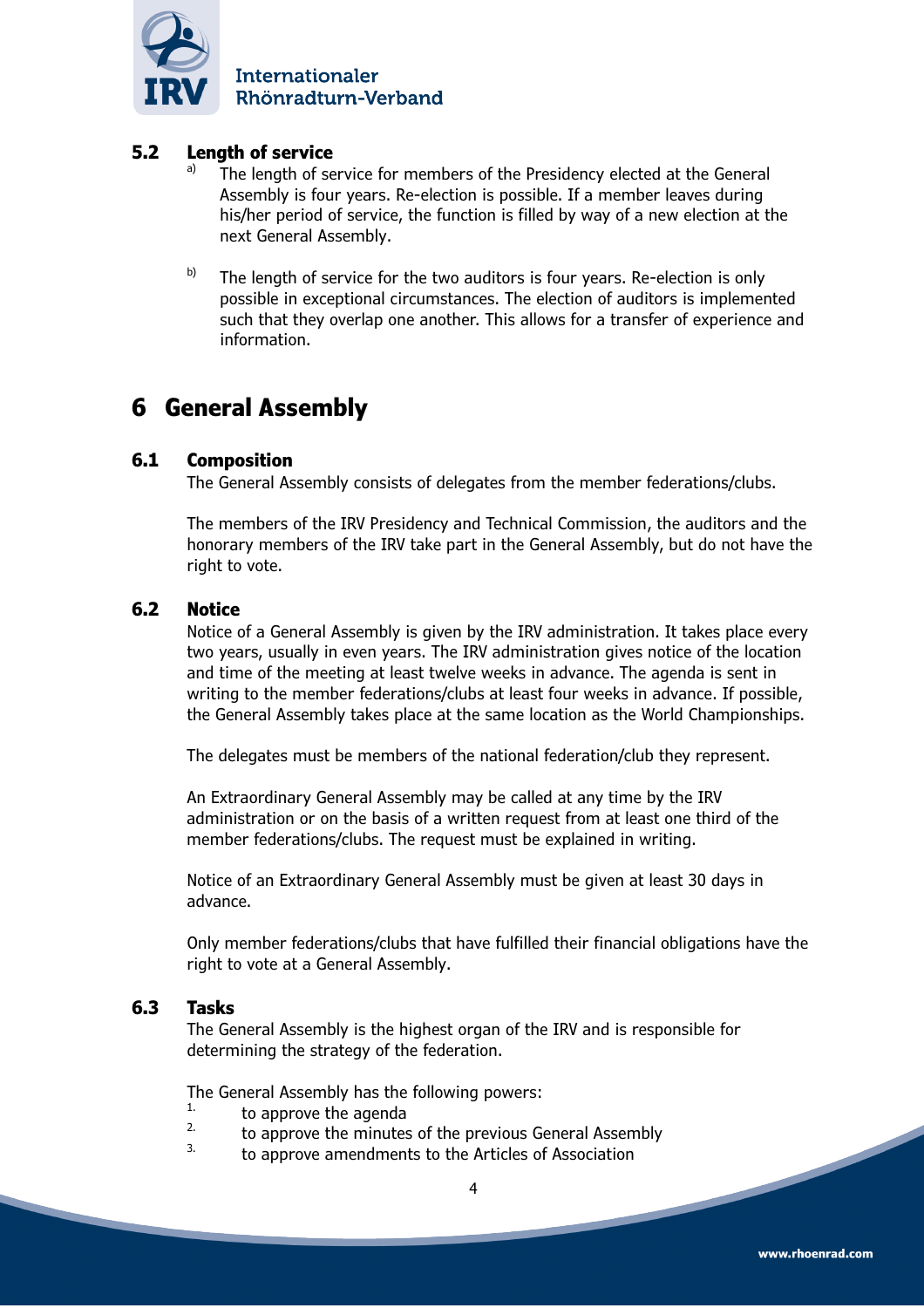

- 4. to approve the Mission Statement and associated short-term, mid-term and long-term goals of the IRV
- $5.$  to approve the report prepared by the IRV Presidency  $6.$
- $\frac{6}{7}$  to approve the auditors' report
- $7.$  to approve the accounts and discharge the IRV administration  $\frac{8.}{10}$
- $8.$  to approve the membership fees and special contributions
- $^{9}$  to decide and approve the budget for the next two years
- Elections:
	- $\overset{a)}{\longrightarrow}$  President
	- $\begin{bmatrix} b \end{bmatrix}$  Vice Presidents (usually four)
		- Two auditors representing two different member federations/clubs
- $11.$  to discuss and decide on submitted proposals
- $12.$  to approve projects to be funded<br> $13.$  to appoint benevally mambers of
- $13.$  to appoint honorary members of the IRV
- <sup>14</sup> to decide on appeals against the exclusion of a member
- to decide on the dissolution of the IRV

The General Assembly is quorate when at least half of the possible member votes are represented.

The decisions of the General Assembly require an absolute majority of the submitted delegation votes. In the case of a secret vote, empty and invalid votes are not counted. Invalid votes are votes that do not give a clear indication of the voter's will or votes that include an addition or reservation. If two candidates receive the same number of votes in an election, lots are drawn in order to reach a final decision. In all other cases, the President has the final say.

In order to make amendments to the Articles of Association, a two thirds majority is necessary. In order to dissolve the IRV, a three quarters majority is necessary with at least three quarters of the federation votes represented.

Decisions and elections take place with open voting. A secret vote is possible if requested by at least one fifth of the delegation votes present at the meeting.

The General Assembly may only decide on and discuss issues that have been listed on the agenda.

## **6.4 Voting rights**

The General Assembly decides how many votes are allocated to each membership category and this is defined in the Membership Regulations. A delegate at the General Assembly is only permitted to submit one vote. The transfer of voting rights is not permitted.

Members of the IRV administration (Presidency, General Secretary and Technical Commission), honorary members of the IRV and the IRV auditors have an advisory function. Members of the IRV administration cannot be appointed as delegates by their respective federations.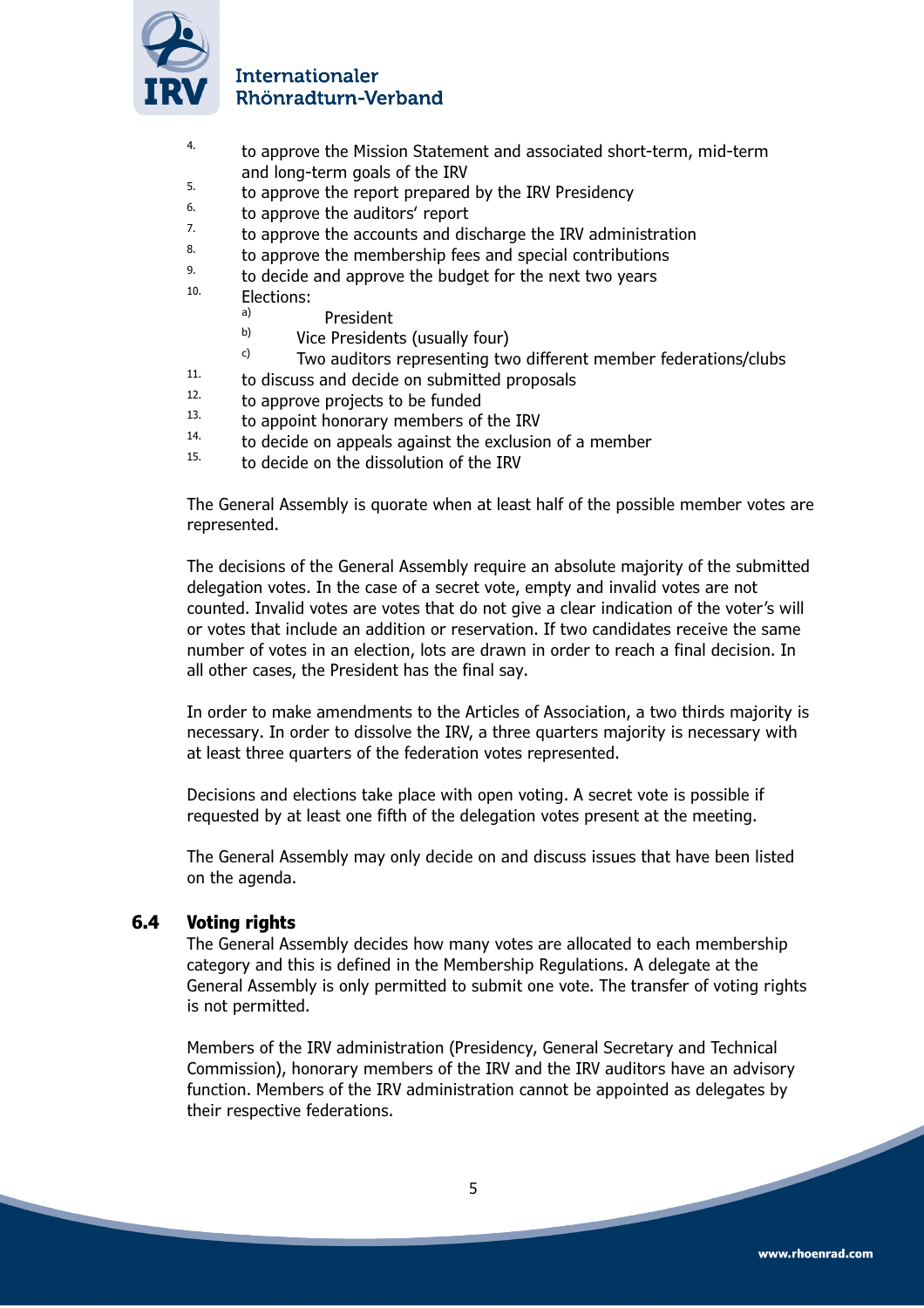

## **6.5 Proposals**

Proposals may be made by member federations/clubs as well as by the IRV administration.

Proposals must be submitted to the General Secretary at least sixty days before the General Assembly.

#### **6.6 Election candidates**

Nominations for positions in the Presidency may be made by member federations/clubs.

Candidates for the Technical Commission may be proposed by member federations/clubs, the IRV Technical Commission and the IRV Presidency. All members of the Presidency must be members of an IRV member federation/club.

Candidate nominations for the Presidency must be submitted to the IRV General Secretary at least sixty days before the General Assembly. The General Secretary will inform the member federations/clubs at least ninety days before the General Assembly which of the members of the IRV Presidency are willing to stand for reelection.

### **6.7 Documents for the General Assembly**

The General Secretary of the IRV will send the agenda for the General Assembly together with all the accompanying documents and nominations of candidates to the member federations/clubs at least one month before the meeting.

#### **6.8 Expenses**

The travel and living expenses of the delegates and auditors are to be covered by their respective member federations/clubs.

## **7 IRV Administration**

The IRV administration is responsible for the operative leadership of the IRV. It carries out IRV business in line with the Mission Statement and the decisions of the General Assembly.

### **7.1 Composition**

The IRV administration comprises:

**7.1.1** Elected by the General Assembly:

- The Presidency including
- $\frac{1}{2}$ . President
- Vice Presidents (usually four)
- **7.1.2** Appointed by the Presidency:
	- <sup>1.</sup> Technical Commission
		- IRV Secretariat

The IRV Secretariat provides the office function for the organs of the IRV. The tasks and obligations of the IRV administration are described in more detail in individual job descriptions.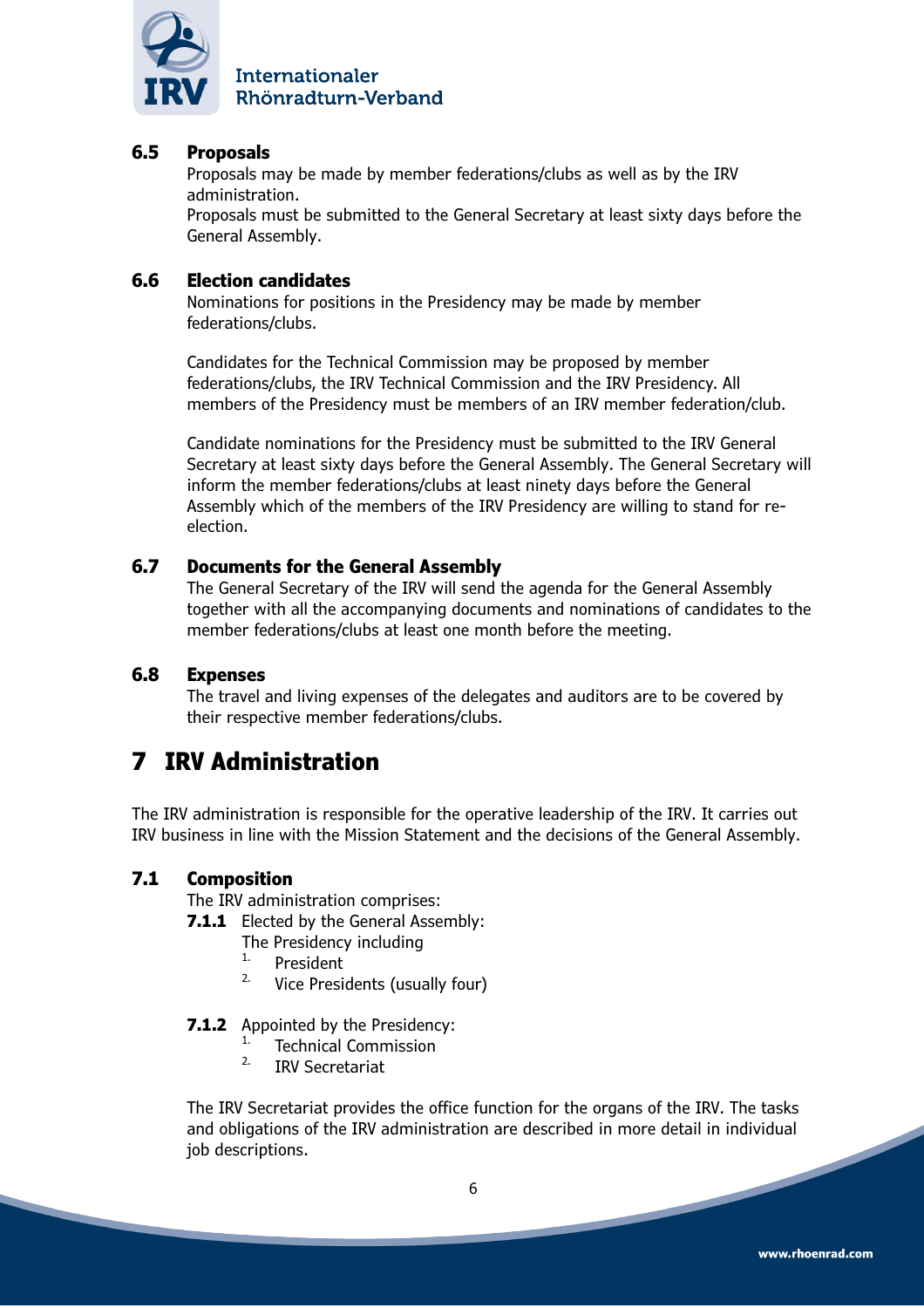

## **7.2 Tasks**

The IRV administration has the following tasks:

- <sup>1.</sup> Leadership and administration of the federation
- <sup>2.</sup> Implementation of all instructions and decisions made by the General Assembly  $\frac{3}{2}$ .
- $3.$  Appointment of the IRV Secretariat
- <sup>4.</sup> Monitoring of the work carried out by the IRV Secretariat  $\frac{5}{10}$ . Appointment of mombers and loader (if there is ano) of the
- Appointment of members and leader (if there is one) of the Technical Commission
- <sup>6.</sup> Distribution of tasks among members of the Technical Commission
- <sup>7.</sup> Appointment of subcommittees and their respective leaders  $\frac{8}{100}$ .
- <sup>8.</sup> Preparation of a report for the General Assembly<br> $\frac{9}{2}$ . Preparation of the assemble for the General Assem-
- <sup>9.</sup> Preparation of the accounts for the General Assembly  $10$ . Monitoring of the budget
- $10$ . Monitoring of the budget
- <sup>11.</sup> Preparation and revision the Competition Rules and International Code of Points  $12$ .
- $\frac{12}{13}$ . Adoption and implementation of regulations
- <sup>13.</sup> Acquisition of sponsors and partners  $14.$  The IPV administration is otherwise i.
- The IRV administration is otherwise in charge of all other business that is not explicitly defined as the responsibility of the General Assembly
- <sup>15.</sup> Collaboration in the organisation of international events  $16$ . Bross and modia contact
- Press and media contact

### **7.3 Meetings**

The IRV administration meets at least twice a year. The meetings are called by the IRV President.

The IRV administration is quorate when half the members are present. All members have the right to vote. Decisions are made on the basis of a majority of the members present. In case of voting equality, the President will cast the final vote. Minutes of the meeting will record decisions made.

## **8 Auditors**

### **8.1 Tasks**

The auditors are responsible for auditing the accounts of the IRV and preparing a report for the General Assembly. They advise the General Assembly whether to approve or reject the accounts.

## **9 Decisions by correspondence**

When it is necessary to make urgent decisions that cannot wait until the next General Assembly, the IRV administration may carry out a vote by correspondence (e.g. email). The member federations/clubs must be provided with the relevant proposals and supporting documentation. A reasonable deadline is given within which members are to submit their vote. A decision may only be made, if

 $1.$  all the member federations/clubs have expressed an opinion on the matter at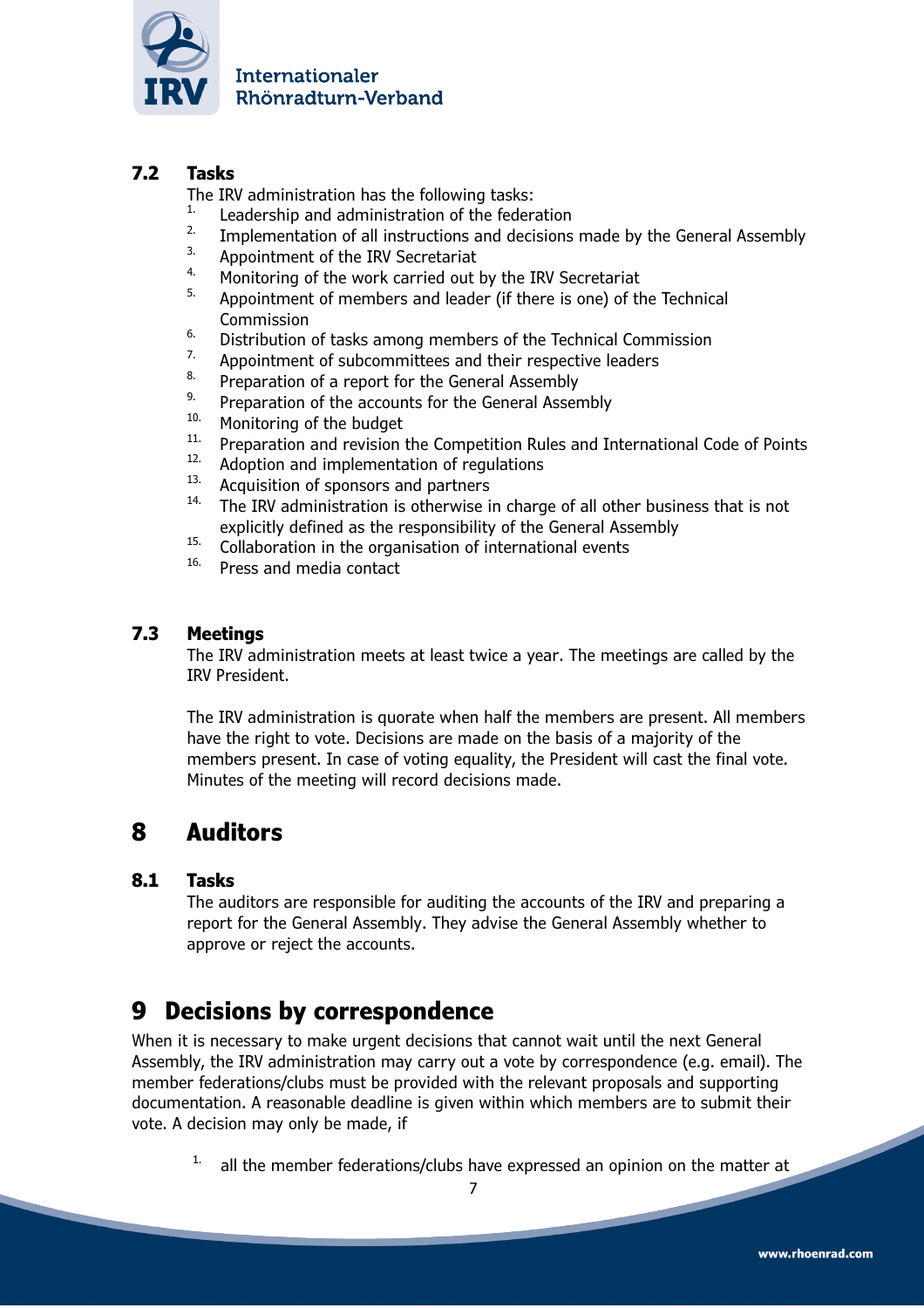

hand.

<sup>2.</sup> the decision is unanimous (unless the member federations/clubs not in agreement are willing to accept a majority decision).

## **10 Mergers/Amalgamations**

The IRV can merge or amalgamate with other or higher federations as long as the other federation's goals do not conflict with the Articles of Association and Mission Statement of the IRV. The General Assembly is responsible for deciding on a potential merger/amalgamation.

## **11 Liability**

The liability of the IRV is limited to its own wealth. There is no personal liability on the part of IRV members.

The IRV only assumes liability for members in cases where this is specifically stated.

## **12 Doping**

Doping contradicts the fundamental principles of sport as well as medical ethics and is strictly forbidden.

Doping is defined as the use of substances and/or methods that can enhance physical performance and/or be potentially damaging to the health. Doping includes the presence of a forbidden substance in an athlete's body.

Doping controls can be carried out at any time and anywhere, whether in a non-competitive context (e.g. at an international training camp) or at a competitive event such as the World Championships or Team World Cup.

All those encompassed by these Articles of Association shall be obliged to respect the World Anti-Doping Program of the World Anti-Doping Agency. The current regulations can be found under www.wada-ama.org

## **13 Charter for Ethics in Sport**

The IRV member federations/clubs adhere to the attached Charter for Ethics in Sport. All those encompassed by these Articles of Association are required to respect this Charter.

## **14 Arbitration**

### **14.1 Principle**

For disagreements between federation organs and members, or between federation

8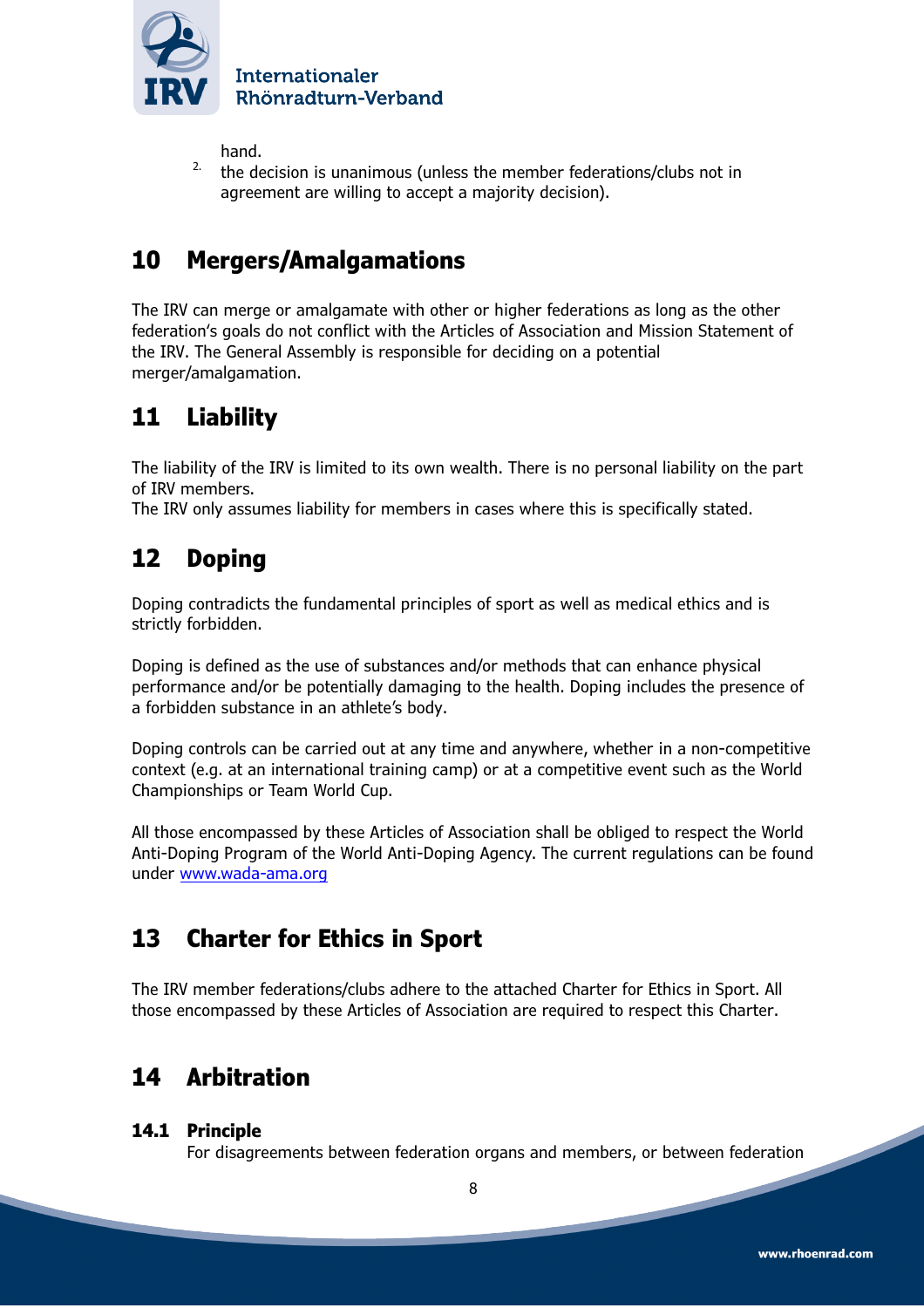

members, the Swiss Concordat arbitration rules from 27 March 1969 apply.

### **14.2 Arbitration**

The arbitration committee consists of three members. Each party selects a judge; the judges choose a chairperson.

A request for arbitration must be sent by registered post to the General Secretary of the IRV.

Within 30 days of receiving a request for arbitration, the General Secretary is obliged to initiate the process in accordance with the Swiss Concordat arbitration rules.

Appeals against arbitration decisions shall be directed to the Court of Arbitration for Sport (TAS/CAS) in Lausanne.

## **15 Final decisions**

In the case of differences in the interpretation of the Articles of Association, the German language version is considered to be the legally binding one.

#### **15.1 Dissolution of the IRV**

The IRV can only be dissolved by a General Assembly with three quarters of the possible votes present. In this case, a three quarter majority is required to support the decision. The General Assembly appoints the liquidator.

The assets remaining after liquidation will be transferred for a five year period of safe-keeping to the Swiss Olympic Association. After these five years, the Swiss Olympic Association has the right to use the funds to support general sporting interests.

#### **15.2 Validity**

These Articles of Association have been approved by the General Assembly of the IRV by way of an email vote and will be effective from 1 January 2015. They replace the Articles of Association dated 9 July 2013.

Dortmund/Baar 01.01.2015

Paul Sieler **Ruedi Hugher** Ruedi Hugher

President Vicepresident

9